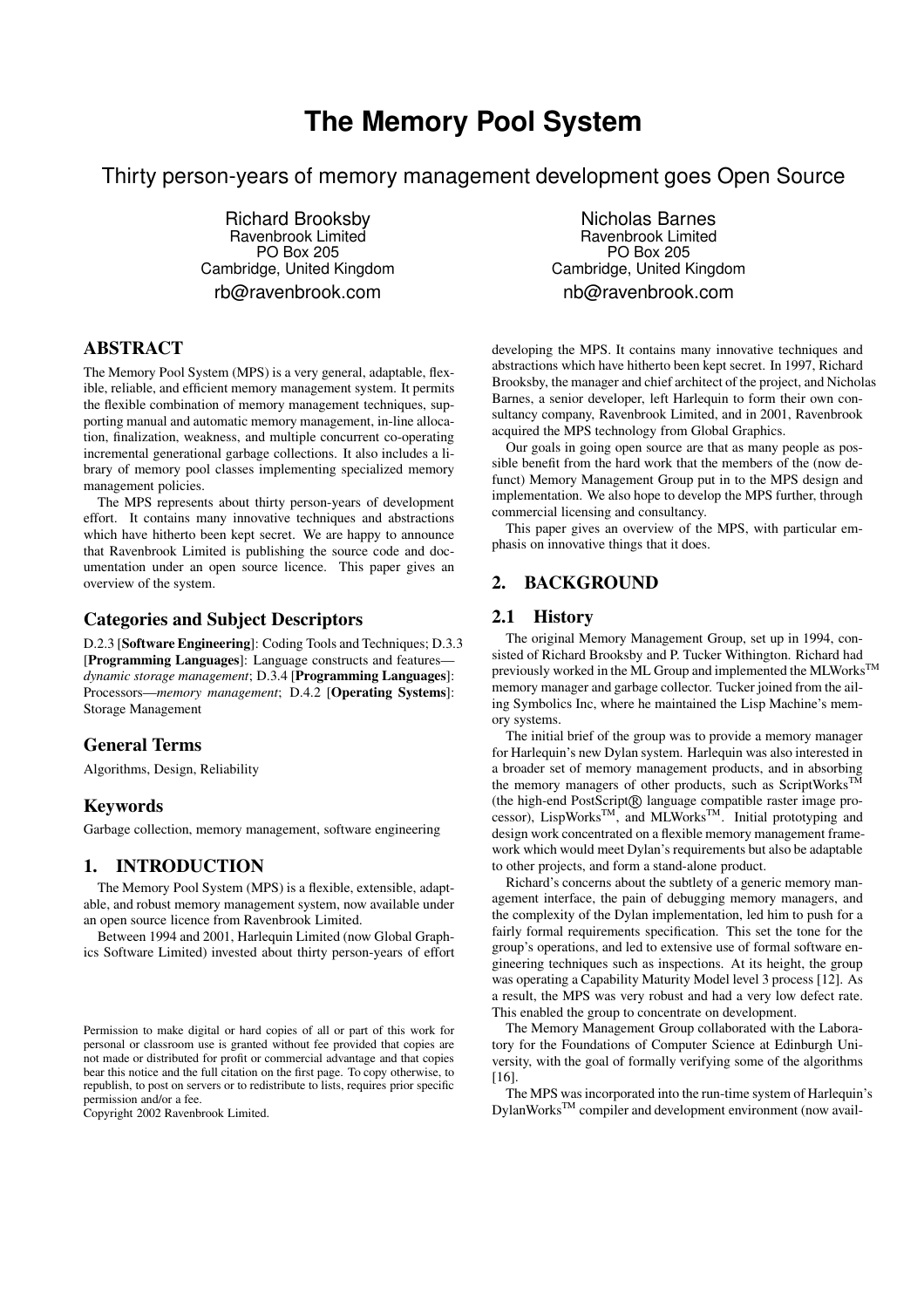able as *Functional Developer* from Functional Objects, Inc). Later, it replaced the highly optimized memory manager in Harlequin's ScriptWorks<sup>TM</sup>, improving performance and reliability to this day as part of Global Graphics' Harlequin RIP®.

### **2.2 Requirements**

The MPS had a fairly large and complex set of requirements from the beginning. The Harlequin Dylan project was formed from highly experienced Lisp system developers who knew what they wanted [10]. The requirements of ScriptWorks<sup>TM</sup> were even more complex [8]. On top of this, we were always striving to anticipate future requirements.

This section describes the overall architectural requirements that guided all aspects of the design [11]:

- **Adaptability** The MPS has to be easy to modify to meet new requirements. This makes the MPS suitable for new applications and ensures it has long and useful life.
- **Flexibility** The MPS must fit into a number of different products and meet differing requirements in diverse environments. It must do this with as little modification as possible, so that it can be deployed at low cost. Flexibility gives the MPS broad application, and reduces the need to maintain special versions of the MPS for different clients. Code re-use also leads to robustness through use testing.
- **Reliability** Memory management defects are very costly. In development they are difficult to find and fix, and once deployed they are virtually impossible to reproduce. The MPS may be shipped to third and fourth parties, further increasing the cost of a defect. Reliability is therefore very important to the viability of the MPS.
- **Efficiency** Efficiency will always be required by clients; after all, memory management is about the efficient utilization of resources to meet requirements. However, the tradeoffs between those requirements will differ from application to application, hence the need for adaptability and flexibility. A generally efficient system will make it easier to meet these requirements.

# **3. ARCHITECTURE**

The MPS consists of three main parts:

- 1. the Memory Pool Manager (MPM)
- 2. the pool classes, and
- 3. the arena classes.

See Figure 1.

Each pool class may be instantiated zero or more times, creating a *pool*. A pool contains memory allocated for the client program. The memory is managed according to the memory management policy implemented by its pool class. For example, a pool class may implement a type of garbage collection, or manage a particular kind of object efficiently. Each pool can be instantiated with different parameters, creating variations on the policy.

The arena classes implement large-scale memory layout. Pools allocate tracts of memory from the arena in which they manage client data. Some arena classes use virtual memory techniques to give control over the addresses of objects, in order to make mapping from objects to other information very efficient (critically, whether

an object is not white). Other arena classes work in real memory machines, such as printer controllers.

The MPM co-ordinates the activities of the pools, interfaces with the client, and provides abstractions on which the memory management policies in the pools are implemented.

This architecture gives the MPS flexibility, its primary requirement, by allowing an application of the memory manager to combine specialized behaviour implemented by pool classes in flexible configurations. It also contributes to adaptability because pool classes are less effort to implement than a complete new memory manager for each new application. Reliability is enhanced by the fact that the MPM code can be mature code even in new applications. However, efficiency is reduced by the extra layer of the MPM between the client code and the memory management policy. This problem is alleviated by careful critical path analysis and optimization of the MPM, and by providing abstractions that allow the MPM to cache critical information.

### **4. IMPLEMENTATION**

The MPS is about 62 Kloc of extremely portable ISO standard C [1]. Except for a few well-defined interface modules, it is freestanding (doesn't depend on external libraries<sup>1</sup>). We have been known to port to a new operating system in less than an hour.

The code is written to strict standards. It is heavily asserted, with checks on important and subtle invariants. Every data structure has a run-time type signature, and associated consistency checking routines which are called frequently when the MPS is compiled in "cool" mode<sup>2</sup>. Much of the code has been put through formal code inspection (at 10 lines/minute or less) by between four and six experienced memory management developers [15]. It was developed by a team working at approximately Capability Maturity Model level 3 [CMMI1.02]. As a result, it is extremely robust, and has a very low defect rate.

The MPS is designed to work efficiently with threads, but is not currently multi-threaded. Fast allocation is achieved by a nonlocking in-line allocation mechanism (see section 5.2).

### **5. KEY FEATURES AND ATTRIBUTES**

### **5.1 Flexible combination of memory management techniques**

The most important feature of the MPS is the ability to combine memory management policies efficiently. In particular, multiple instances of differing garbage collection techniques can be combined. In the Harlequin Dylan system, for example, a mostlycopying main pool is combined with a mark-sweep pool for handling weak key hash-tables, a manually-managed pool containing guardians implementing user-level weakness and finalization, and a mark-sweep pool for leaf objects. The same codebase is used with a very different configuration of pools in the Harlequin $\mathbb{R}$  RIP<sup>3</sup>.

An overview of the abstractions that allow flexible combination can be found in section 6.

<sup>&</sup>lt;sup>1</sup> Ironically, a lot of clever design went into the interfaces (MPM and the plinth) to make robust and efficient binary interfaces for a closed-source MPS library.

<sup>&</sup>lt;sup>2</sup>The MPS can be compiled with various flags to give different va*rieties*. The "cool" varieties are intended for debugging and testing. The "hot" varieties are for delivery. Some level of internal consistency checking is present in all varieties.

 $3$ The details of the Harlequin $\circledR$  RIP configuration and the the RIPspecific pool class implementations are confidential, and not available under an open source licence.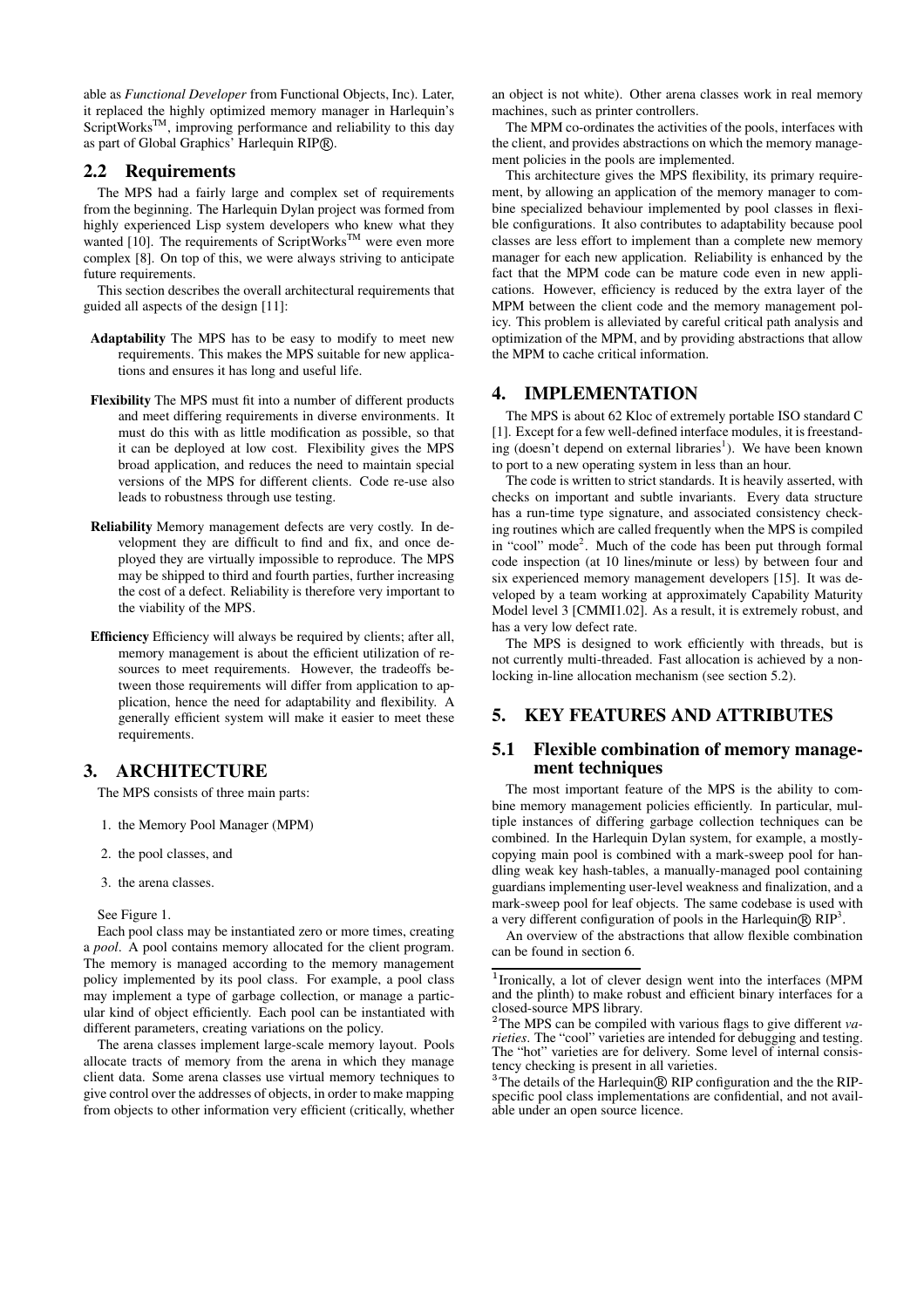

**Figure 1: The MPS Architecture.**

### **5.2 Efficient in-line allocation**

The MPS achieves high-speed multi-threaded allocation using the abstraction of *allocation points* backed by allocation buffers [9]. The allocation point protocol also allows garbage collection to take place without explicit synchronization with the mutator threads.

An allocation point (AP) consists of three pointers: init, alloc, and limit. Before allocation, init is equal to alloc. The thread owning the AP *reserves* a block by increasing alloc by the size of the object. If the result exceeds limit, it calls the MPS to complete the reservation, but otherwise it can initialize the object at init. Once the object is initialized, the thread *commits* it, by setting init equal to alloc, checking to see if limit is zero, and calling the MPS if it is. At this point the MPS may return a flag indicating that the object has been invalidated, and must be allocated and initialized again. Both the reserve and commit operations take very few instructions, and can be inlined.

The exact implementation of the AP protocol depends on the pool from which the thread is allocating. Some pools may guarantee that an object is never invalidated, for example, and so the commit check can be omitted. Most pools implement APs by backing them with allocation buffers, fairly large contiguous blocks of memory from which they can allocate without ever calling the MPS.

The AP protocol allows in-line allocation of formatted objects (see section 5.5) containing references that need tracing by a garbage collection. The MPS knows that objects up to init have been initialized and can therefore be scanned. It also knows that an object that is half-initialized (somewhere between reserve and commit) when a flip occurs (see section 6.7) can't be scanned, and may therefore contain bad references, that is, references which have not been fixed (see section 6.5). Hence the commit check, and the reallocation protocol. The chances of a flip occurring between a reserve and commit are very low, and re-allocation rarely happens in

practice.

The AP protocol relies on atomic ordered access to words in memory, and some care must be taken to prevent some processors from re-ordering memory accesses.

The design of allocation buffers was inspired by the Symbolics Lisp Machine allocator, which supports a similar protocol in microcode, but requires atomic initialization of objects.

### **5.3 A library of pool classes**

### *5.3.1 A: Allocate only*

A simple pool class which only supports in-line allocation. This is useful when objects need to be allocated rapidly then deleted together (by destroying the pool). Allocation is very fast. This pool is not currently in the open sources.

### *5.3.2 AMC : Automatic Mostly Copying*

The most complex and well-developed pool class, this was originally designed as the main pool for Harlequin's implementation of Dylan, but is a general purpose moving pool. It implements a generational mostly-copying algorithm [5].

#### *5.3.3 AMS : Automatic Mark Sweep*

This is the general-purpose non-moving counterpart of AMC. Not generational.

#### *5.3.4 AWL : Automatic Weak Linked*

A specialized pool originally designed to support weak key hash tables in Dylan. In a weak key hash table, the value is nulled out when the key dies (see section 6.4). The pool implements mark sweep collection on its contents.

#### *5.3.5 LO : Leaf Object*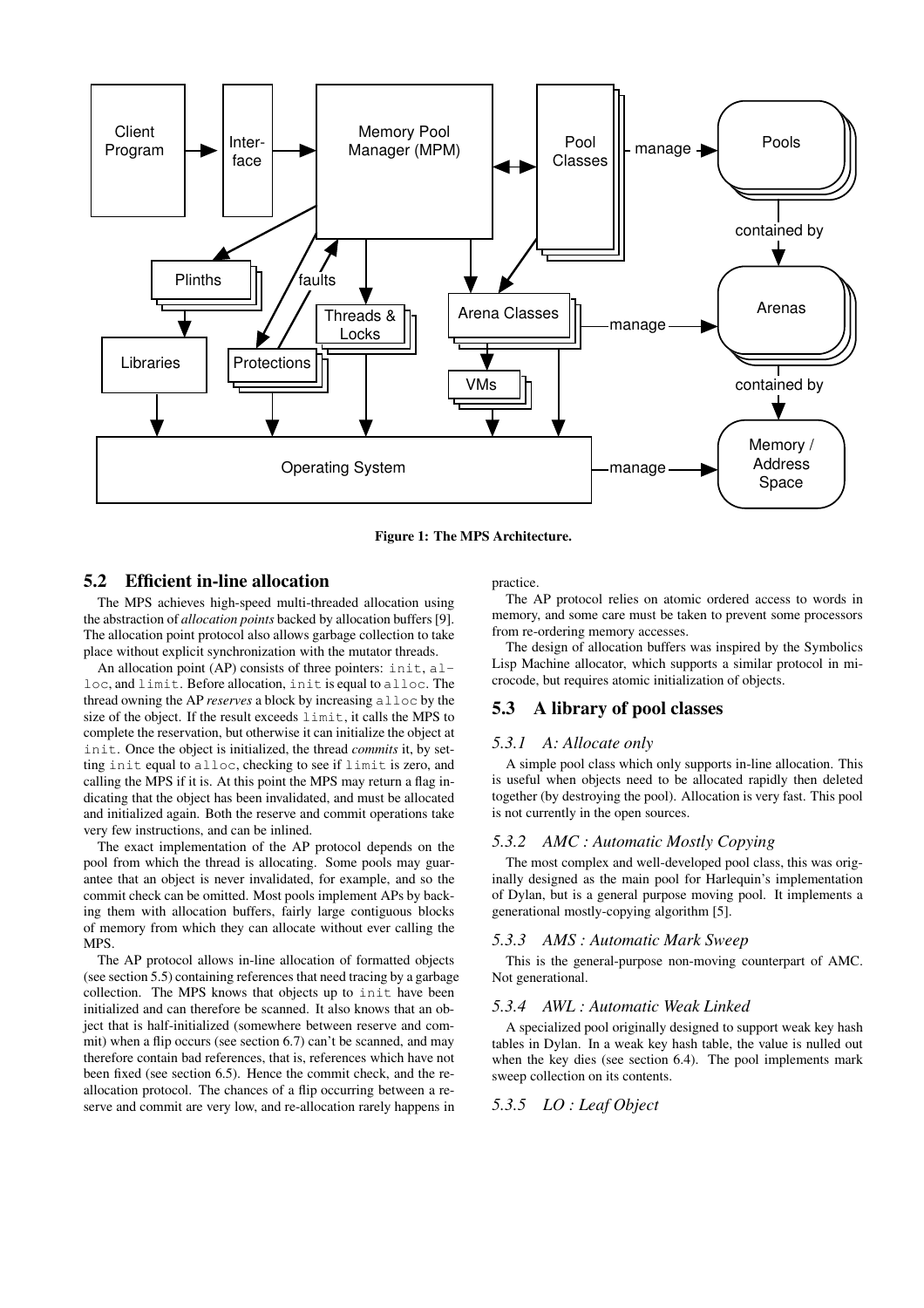This pool stores leaf objects (objects not containing references). It was originally designed for use with the Dylan foreign function interface (FFI), guaranteeing that the objects will not be protected by the MPS under a hardware read or write barrier, because interactions with foreign code would be unpredictable.

#### *5.3.6 MFS : Manual Fixed Small*

A simple pool which allocates objects of fixed (regular) small (much less than a page) size, though each instance of the pool can hold a different size. Not garbage collected. Used internally to the MPS for the management of some of its own dynamic structures.

#### *5.3.7 MRG : Manual Rank Guardian*

This pool is used internally in the MPS to implement user-level finalization of objects in other pools. Some techniques from [14] were used in its design.

#### *5.3.8 MV : Manual Variable*

A manually managed pool for variable sized objects. This is the pool class used internally by the MPS as the control pool for many MPS data structures. It is designed to be very robust, and, like many other MPS pools, keeps all of its data structures away from the objects it manages. It is first-fit, with the usual eager coalescing.

#### *5.3.9 MV2 : Manual Variable 2*

An unfinished manually managed pool for variable sized objects, using bitmaps and crossing maps. Designed for high-performance freelists with subtle theory of block reuse. MVFF is bascially a light version of the same that just uses the high performance freelist and first fit.

### *5.3.10 MVFF : Manual Variable First Fit*

A general-purpose manually-managed pool for variable sized objects, implementing address-ordered first-fit, but with in-line worstfit allocation. It is optimized for high performance when there is frequent deallocation in various patterns.

### **5.4 Support for location dependency**

Some data structures and algorithms use the address of an object. This can be a problem if the memory manager moves objects around. The MPS provides an abstraction called *location dependency* (LD) which allows client code to depend on the locations of moving objects.

The design of LDs was inspired by the Symbolics Lisp Machine which has hardware support for something similar, and an evolution of an algorithm developed by P. Tucker Withington for simulating the LispM hardware on stock hardware when writing the Lisp Machine emulator.

### **5.5 Client object formats**

Garbage collectors always have some information about the format of the objects they manage. For example, a non-conservative garbage collector must be able to find and interpret references within the objects it manages. A garbage collector must be able to compute the size of an object given a reference to that object. If the object allocation is entirely handled by the client (as in the MPS; see section 5.2), the size information is encoded somehow in the object format.

This format information is usually entangled deeply in the source code of the collector, for instance in the innermost scan/fix loop. Adapting such a collector to a new object format may be difficult and may introduce some very complex defects.

The MPS includes no object format information; rather it allows each MPS client to specify one or more object formats, by providing a small set of methods which operate on pieces of memory.

When a client creates a pool of a formatted pool class, it specifies an object format for the objects allocated in that pool. The pool class is then able to invoke these methods as necessary to perform format-specific operations. In particular, the *scan* and *fix* methods of the pool class interact closely with the format methods (see section 6.5).

Different pool classes will use formats in different ways. For example, a copying garbage-collected pool may need methods to:

- calculate the size of an object;
- copy an object;
- scan an object;
- replace an object with a "broken heart" (containing a forwarding pointer).

A non-moving mark-and-sweep pool, on the other hand, may only need methods to calculate the size of an object and to scan an object.

The format methods include the following[4]:

*skip* Skips a pointer over an object.

- *copy* Makes a copy of the object in another location. Objects are usually copied byte by byte, but some uncommon object formats might contain relative pointers that have to be fixed up when the object is moved.
- *pad* Fills a block of memory with a dummy object. This should work just like a real object in all the other methods, but contain no data. This method is used by the MPS to fill in odd corners that need to be scannable.
- *fwd* Replaces an object with a "broken heart" of the same size, containing a forwarding pointer. It is used when the MPS has moved an object to a new location in memory.
- *isfwd* distinguishes between a broken heart and a real object, returning the forwarding pointer of a broken heart.
- *scan* locates all references in a contiguous set of objects and tells the MPS where they are. The objects may include dummy objects and broken hearts.
- *align* is an integer value defining the alignment of objects allocated with this format.

Note that a single client may use more than one object format, even within the same pool class. A client may choose to have many formatted pools, specializing format methods to the kind of object which is allocated within a given pool.

### **5.6 Multiple arenas**

Memory managers, and garbage collectors especially, usually work well with exactly one client. They take over the whole memory infrastructure of a process and provide a single instance of an abstraction to a single client. For instance, they often assume that they have total control over memory protection and memory mappings.

In today's modular software world, such an approach has obvious drawbacks. How do you link together two components, possibly written in different languages, with different memory management infrastructures?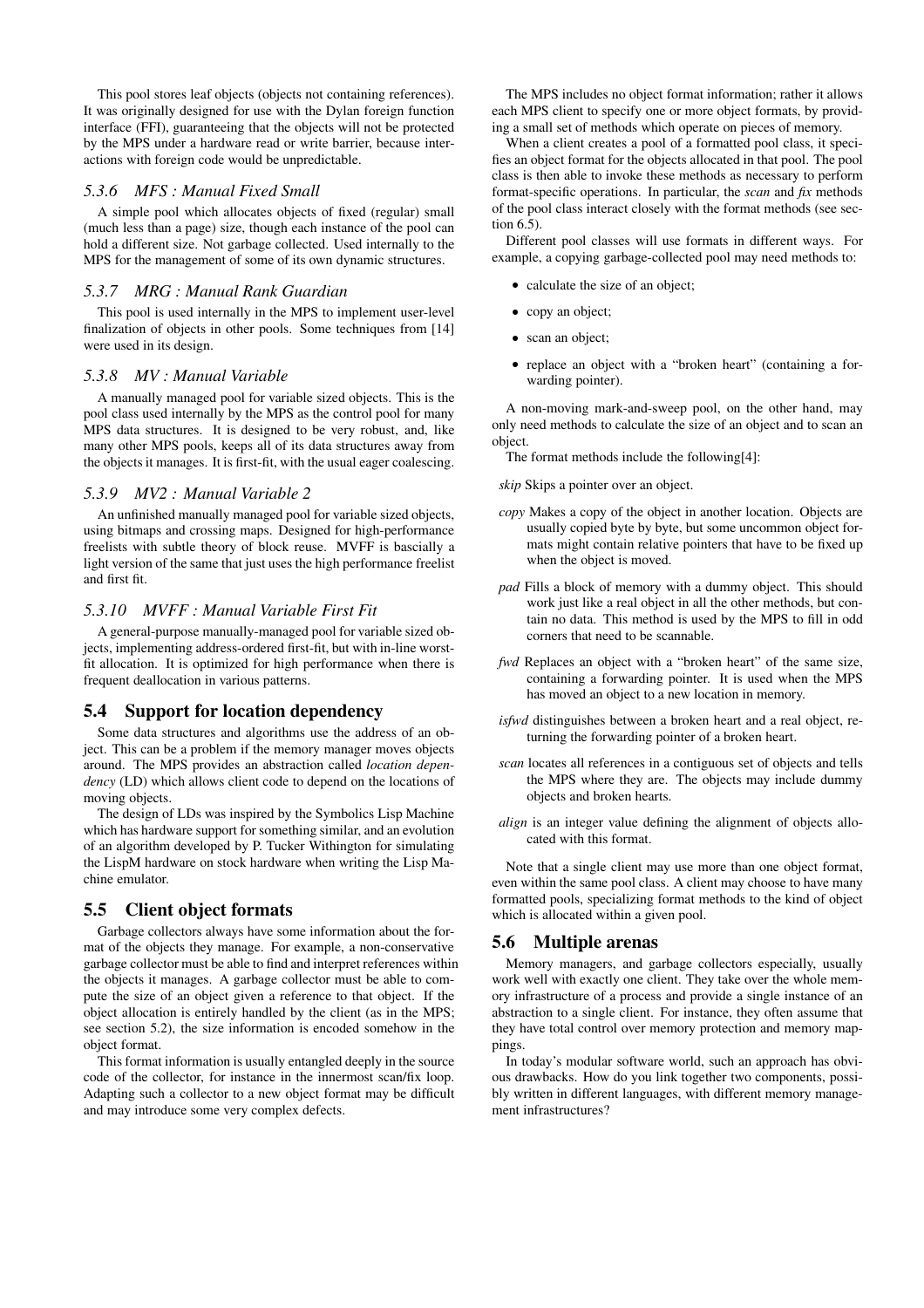The design of the MPS avoids such assumptions about the environment in which it runs. It abstracts its entire interface with a client into an *arena* object. There is no "global state" of the MPS (apart from the set of arenas). Separate arenas are managed entirely independently. All MPS operations (e.g., allocation, pool creation, garbage collection) are per-arena.

There is more than one way to provide the underlying memory which the MPS manages: it may be a dynamic amount obtained from a virtual memory subsystem, or it may be a fixed amount of client memory (for instance, in an embedded controller or an application which needs a constant memory footprint). These are implemented as distinct *arena classes*. Note that the MPS may manage arenas from more than one arena class simultaneously.

For testing purposes, there is also an arena class which obtains memory from the C standard library malloc function.

### **6. THE TRACER**

The Tracer co-ordinates the garbage collection of memory pools. The Tracer is designed to drive multiple simultaneous garbage collection processes, known as *traces*, and therefore allows several garbage collections to be running simultaneously on the same heap. Each trace is concerned with refining a *reference partition* (section 6.1) using a five-phase garbage collection algorithm that allows for incremental generational non-moving write-barrier type collection (possibly with ambiguous references) combined with incremental generational moving read-barrier type collection, while simultaneously maintaining generational and inter-pool remembered sets. Furthermore, the Tracer co-ordinates garbage collection across pools. A trace can include any set of pools. The Tracer knows nothing of the details of the objects allocated in the pools.

This section describes the abstractions used to design such a general system. The definitions are rather abstract and mathematical, but lead to some very practical bit twiddling. The current MPS implementation doesn't make full use of these abstractions. Nonetheless, they were critical in ensuring the that the MPS algorithms were correct. It is our hope that they will be of great use to future designers of garbage collection algorithms.

#### **6.1 Reference Partitions**

The MPS was originally based on a theory of *reference partitions*, which we developed to generalize the familiar idea of "tricolour marking" [13]. Subsequently the MPS was refined to include more varied barrier techniques[19], but we present the basic theory here to give a flavour of the MPS.

A *reference partition* is a colouring of the nodes in a directed graph of objects. Every object is either "black", "grey", or "white" in any reference partition. A partition  $(B, G, W)$  of a directed graph is a reference partition if and only if there are no nodes in  $B$  which have a reference to any node in  $W$ , that is, nothing black can refer to anything white.

An *initial* partition is one with no black nodes:  $(\emptyset, G, W)$ . All initial partitions are trivially reference partitions.

A *final* partition is one with no grey nodes:  $(B, \emptyset, W)$ .

For a predicate P, we say some reference partition  $(B, G, W)$ is a reference partition *with respect to*  $P$  if and only if everything with P is in W, that is,  $P(x) \Rightarrow x \in W$ .

If we can determine a final reference partition such that the client process roots are contained in  $B$  then  $W$  is unreachable by the mutator, cannot affect future computation, and can be reclaimed.

Tracing is a way of finding final reference partitions by refinement. We start out by defining an initial reference partition with respect to a "condemned" property, such as being a member of a generation. We then move reachable objects from  $G$  to  $B$ , preserving the reference partition invariant by moving objects from  $W$  to  $G$  where necessary, until we end up with a final reference partition.

The key observation here is that any number of partitions can exist for a graph, and so there's no theoretical reason that multiple garbage collections can't happen simultaneously.

A second important observation is that because reference partitions can be defined for any property, one could have, for example, a reference partition with respect to a certain size of objects. The MPS uses the reference partition abstraction to implement something equivalent to "remembered sets" [20] by maintaining reference partitions with respect to areas of address space called *zones*. This is described further in section 6.2.

Reference partitions can be usefully combined. If  $P$  and  $Q$  are reference partitions, then we can define reference partitions  $P \cup Q$ as  $(B_P \cap B_Q, (G_P \cup G_Q) - (W_P \cup W_Q), W_P \cup W_Q)$  and  $P \cap Q$ as  $(B_P \cup B_Q, (G_P \cup G_Q) - (B_P \cup B_Q), W_P \cap W_Q)$ .

#### **6.2 Induced graphs**

Given a directed graph and an equivalence relation on the nodes we can define an *equivalence-class induced graph* whose nodes are the equivalence classes. If there's an edge between two nodes in the graph, then there's an edge between the equivalence classes in the induced graph. We can define reference partitions on the induced graph, and do refinement on those partitions in just the same way as for the original graph. We can garbage collect the induced graph.

In fact, you can think of conventional garbage collectors as doing this all the time. Consider a language in which an object may have sub-objects (inlined within its representation in memory), and an object may refer directly to sub-objects of other objects. You can represent the sub-object relationship with implicit references between sub-objects. Then there is a graph on the sub-objects, including both the usual references and these implicit references as edges. The graph of objects we normally discuss is induced from this graph, the equivalence classes being the sets of sub-objects of separate objects. Theoretically we could garbage collect individual sub-objects by tracing this lower level graph, and reclaim the memory occupied by parts of objects! The MPS is general enough to support this, though we have not implemented a pool class which does it.

Given *two* equivalence relations  $R$  and  $S$  on a directed graph  $G$ , we can define an *equivalence-class relation induced by* R and S, which is a binary relation between the equivalence classes of  *and* the equivalence classes of S.  $(R(x), S(y))$  is in the relation if the graph includes an edge from  $x$  to  $y$  in the graph.

The MPS divides address space into large areas called *zones*. The set of zones is called  $Z$ . The number of zones is equal to the number of bits in the target machine word, so any set of zones (subset of  $Z$ ) can be represented by a word. Given an equivalence relation  $R$ , the equivalence-class relation induced by  $R$  and  $Z$  is called the *summary* of each equivalence class of  $R$ . Roughly speaking, it summarizes the set of zones to which that class refers. This is a BIBOP-like technique adapted from the Symbolics Lisp Machine's hardware assisted garbage collection [18].

The Tracer groups objects into *segments*, and maintains a conservative approximation of the summary of each segment. By doing this, it is maintaining a reference partition with respect to each zone. Segments which don't have a zone in their summary are "black" for that zone, segments which do are "grey" if they aren't in the zone, and "white" if they are. The Tracer uses this information to refine traces during phase 1 of collection; see section 6.7.

#### **6.3 Segments**

The Tracer doesn't deal with individual client program objects.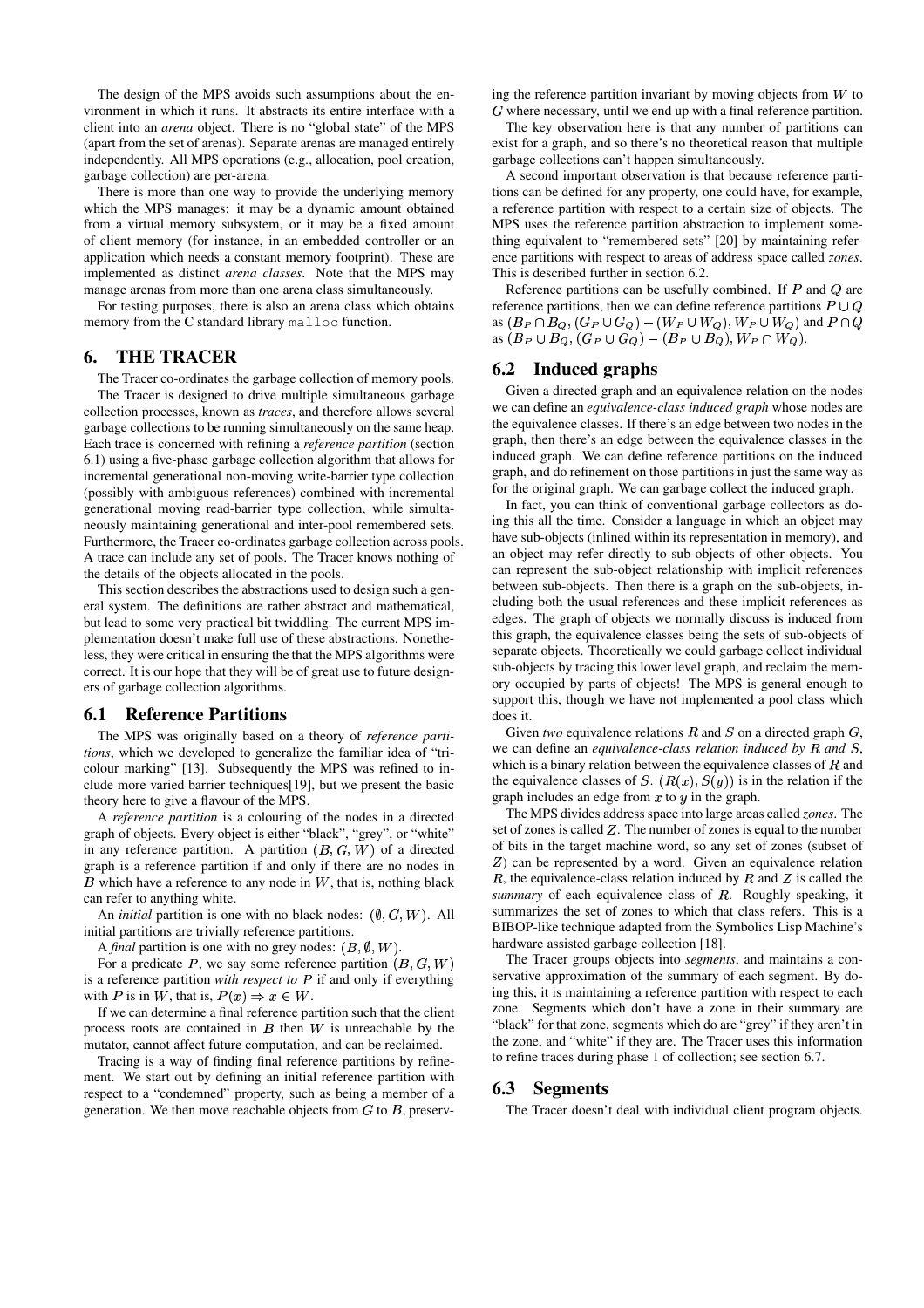All details of object allocation and format is delegated to the pool. The Tracer deals with areas of memory defined by pool classes called *segments*. The segment descriptor contains these fields important to tracing:

- **white** The set of traces for which the segment is white. A superset of the union of the trace whiteness of all the objects in the segment. More precisely, if a trace is not in the set, then the segment doesn't contain white objects for that trace.
- **grey** The set of traces for which the segment is grey. (See "white" above.)
- **summary** A summary (see section 6.2) of all the references in the segment.
- **ranks** A superset of the ranks of all the references in the segment (see section 6.4).

In addition, the Tracer maintains a set of traces for which the mutator is grey (and assumes it's black for all other traces), and a summary for the mutator. The mutator is a graph node which consists of the processor registers, and any references in memory that can't be protected against transfers to and from the registers. This is *not* usually the same as the root set.

Memory barriers<sup>4</sup> are used to preserve the reference partitions represented by the traces in the face of mutation by the client process. These invariants are maintained by the MPS at all times:

- Any segment whose grey trace set is not a subset of the mutator's grey trace set is protected from reads by the mutator. This prevents the mutator from reading a reference to a white object when the mutator is black. If the mutator reads the segment, the MPS catches the memory exception and scans the segment to turn it black for all traces in the difference between the sets. (An theoretical alternative would be to "unflip", making the mutator grey for the union of the sets, but this would seriously set back the progress of a trace.)
- Any segment whose grey trace set is not a superset of the mutator's grey trace set is protected from writes by the mutator. This prevents the mutator from writing a reference to a white object into a black object. If the mutator writes to the segment, the MPS catches the memory exception and makes the segment grey for the union of the sets. (An alternative would be to "flip", making the mutator black for the difference between the sets, but this would generally be premature, pushing the colletion's progress along too fast.)
- Any segment which has a summary which is not a superset of the mutator's summary is protected from writes by the mutator<sup>5</sup>. If the mutator writes to the segment, the MPS catches the memory exception and unions the summary with the mutator's summary, removing the protection. Abstractly, this is the same invariant as for the grey trace set (see above), because the summaries represent reference partitions with respect to zones. The barrier prevents the mutator writing a pointer to a white object (the zone) into a black object (which doesn't refer to the zone).

### **6.4 Reference Ranks for Ambiguity, Exactness, Weakness, and Finalization**

The *rank* of a reference controls the order in which references are traced while refining the reference partition. All references of lower numbered rank are scanned before any references of higher rank. The current MPS implementation supports four ranks:

- **1. ambiguous** An *ambiguous reference* is a machine word which may or may not be a reference. It must be treated as a reference by the MPS in that it preserves its referent if it's reachable from the client process roots, but can't be updated in case it isn't a reference, and so its referent can't be moved. Ambiguous references are used to implement conservative garbage collection [7].
- **2. exact** An *exact reference* is definitely a reference to an object if it points into a pool. Depending on the pool, the referent may be moved, and the reference may be updated.
- **3. final** A *final reference* is just like an exact reference, except that a message (sometimes called a "near death notice") is sent to the client process if the MPS finds no ambiguous or exact references to the referent. This mechanism is used to implement finalization [17, 14].
- **4. weak** A *weak reference* is just like an exact reference, except that it doesn't preserve its referent even if it is reachable from the client process roots. So, if no reachable ambiguous, exact, or final references are found, the weak reference is simply nulled out. This mechanism is used to implement weakness.

Note that the pool which owns the reference may implement additional semantics. For example, when a weak reference is nulled out, the AWL pool nulls out an associated strong reference in order to support weak key hash tables.

Ranks are by no means a perfect abstraction. Parts of the Tracer have to know quite a bit about the special semantics of ambiguous references. The Tracer doesn't take any special action for final and weak references other than to scan them in the right order. It's the pools that implement the final and weak semantics. For example, the MRG pool class is one which implements the sending of near death notices to the client process.

The current implementation of the Tracer does not support segments with more than one rank, but is designed to be extended to do so.

The current MPS ordering puts weak after final, and is equivalent to Java's "phantom references". It would be easy to extend the MPS with additional ranks, such as a weak-before-final (like Java's "weak references").

# **6.5 Scanning and Fixing**

In order to allow pools to co-operate during a trace the MPS needs a protocol for discovering references. This protocol is the most time critical part of the MPS, as it may involve every object that it is managing. The MPS protocol is both abstract and highly optimized.

Each pool class may implement a *scan* and *fix* method. These are used to implement a generic scan and generic fix method which dispatch to the pool's method as necessary. The scan method maps the generic fix method over the references in a segment. The fix method preserves the referent of a reference (except when it is applied to weak references), moving it out of the white set for one or more traces.

<sup>&</sup>lt;sup>4</sup>The MPS uses memory protection (hardware memory barrier) for this, but could easily be adapted to a software barrier (if we have control over the compiler). The MPS abstraction of memory barriers distinguishes between read and write barriers, even if the specific environment cannot.

 $5$ The current implementation of the MPS assumes that the mutator has a universal summary. In other words, it assumes that the mutator could refer to any zone. This could be improved.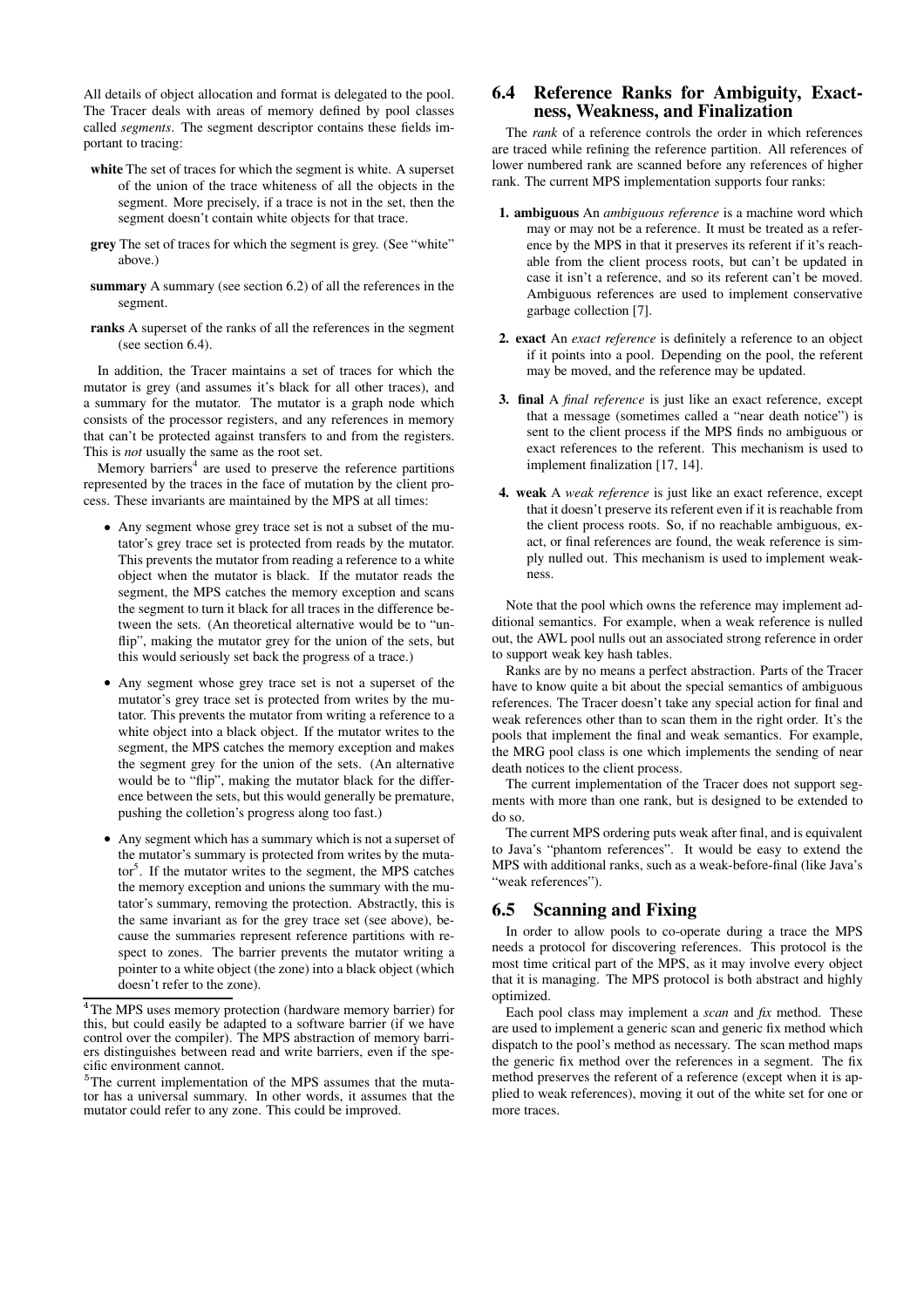The most important optimization is part of the generic fix method which is inlined into the scan methods. The generic fix method first looks up the reference in the interesting set (see section 6.7), which takes about three instructions. This eliminates almost all irrelevant references, such as references to generations which aren't being collected, or references to objects not being managed by the MPS.

A second level optimization in the generic fix method checks to see if the reference is to a segment managed by the MPS, and then whether the segment is white for any of the traces for which the reference is being fixed. This eliminates many more references.

Only if a reference passes these tests is the pool's fix method called.

A pool need not implement both scan and fix methods. A pool which doesn't contain references, but does contain garbage collected objects, will have a "fix" method but no "scan" method. Note that such objects are either black or white. A pool which contains references involved in tracing, but not garbage collected objects, will have a "scan" method but no "fix" method. Such a pool would be a pool of roots, its objects either grey or black. A pool with neither method is not involved in tracing, for example, a manually managed pool storing strings.

### **6.6 Roots**

Roots are objects declared to the MPS by the client process as being *a priori* alive. The purpose of tracing is to discover objects which aren't referenced by transitive closure from the roots and recycle the memory they occupy.

The MPS supports various kinds of roots. In particular, a thread can be declared as a root, in which case its stack and registers are scanned during a collection.

Roots have "grey" and "summary" fields just like segments, and may be protected from reads and writes by the mutator using the same rules. However, roots are never white for any trace, since their purpose is to be alive.

### **6.7 Five phase collection**

The Tracer runs each trace through five phases designed to allow pools to co-operate in the same trace even though they may implement very different kinds of garbage collection.

#### *6.7.1 Phase 1: Condemn*

The set of objects we want to try to recycle, the *condemned set* is identified, and a newly allocated trace is added to the white trace set for the segments containing them.

At this stage, all segments containing any references (even the white ones) are assumed to be grey for the trace, because we don't know whether they contain references to objects in the white set. The roots are made grey for the trace, because they are *a priori* alive. The mutator is also assumed to be grey for the trace, because it has had access to all the grey data. Thus we start out with a valid initial reference partition (see section 6.1).

We then use any existing reference partitions to reduce the number of grey segments for the trace as much as possible, using this rule: Let  $P$  be the set of reference partitions whose white sets are supersets of the new white set. Any node which is in the union of the black sets of  $P$  cannot refer to any member of the new white set, and so is also black with respect to it.

In practical terms, we work out the set of zones occupied by the white set. We call this the *interesting set*. We can then make any segment or root whose summary doesn't intersect with the interesting set black for the new trace. This is just a bitwise AND between two machine words. A pool will usually arrange for a generation to occupy a single zone, so this refinement step can eliminate a large number of grey segments. This is how the MPS implements remembered sets.

In a similar way, the MPS could also use the current status of other traces to refine the new trace. Imagine a large slow trace which is performing a copying collection of three generations. A fast small trace could condemn the old space of just one of the generations. Any object which is black for the large trace is also black for the small trace. Such refinement is not implemented in the MPS at present.

Note that these refinement steps could be applied at any time: they are just refinements that preserve reference partitions. The MPS currently only applies them during the condemn step.

#### *6.7.2 Phase 2: Grey Mutator Tracing*

This phase most resembles a write-barrier non-moving garbage collector [2]. Any segment "blacker" than the mutator is write protected (see section 6.3).

At this point the mutator is grey for the trace. Note that, at any stage, the mutator may be grey or black for different traces independently. In addition, newly allocated objects are grey, because they are being initialized by the mutator.

An object can be moved provided that it is white for any trace for which the mutator is black, because the mutator can't see references to that object. [What about ambiguous references?]

During phases 2 and 4 the Tracer makes progress by scanning segments which are grey for one or more traces (see section 6.5) in order to make them black. Thus we make progress towards a final reference partition (see section 6.1).

#### *6.7.3 Phase 3: Flip*

Flipping for a set of traces means turning the mutator black for those traces. This may entail scanning the client process thread registers and any unprotectable data. The mutator can't be running while this is happening, so the MPS stops all mutator threads.

This is also the point at which the MPS sets the limit fields of any formatted allocation points to zero, so that unscannable halfallocated objects are invalidated (see section 5.2).

#### *6.7.4 Phase 4: Black Mutator Tracing*

This phase most resembles a read-barrier possibly-moving garbage collector [6]. Any segment "greyer" than the mutator is read protected (see section 6.3).

At this point the mutator is black for the trace. In addition, newly allocated objects are black, and don't need to be scanned.

#### *6.7.5 Phase 5: Reclaim*

When the grey set for a trace is empty after flip then it represents a final reference partition. The Tracer looks for segments which are white for the trace and calls the owning pool to reclaim the space occupied by remaining white objects within.

It's up to the pool to decide whether to return the reclaimed space to its own free list, or to the arena.

### **7. FUTURE DIRECTIONS**

The Memory Management Group at Harlequin was whittled away to nothing as Harlequin slid into financial trouble. Parts of the system are incomplete or have unclear status. A large amount of design documentation exists, but it is fairly disorganized and incomplete. We would like to organize all this information to make the MPS a more useful resource.

The MPS was designed around many abstractions that make it very adaptable, but it is not very well packaged and is unlikely to work in new applications without some modification. We would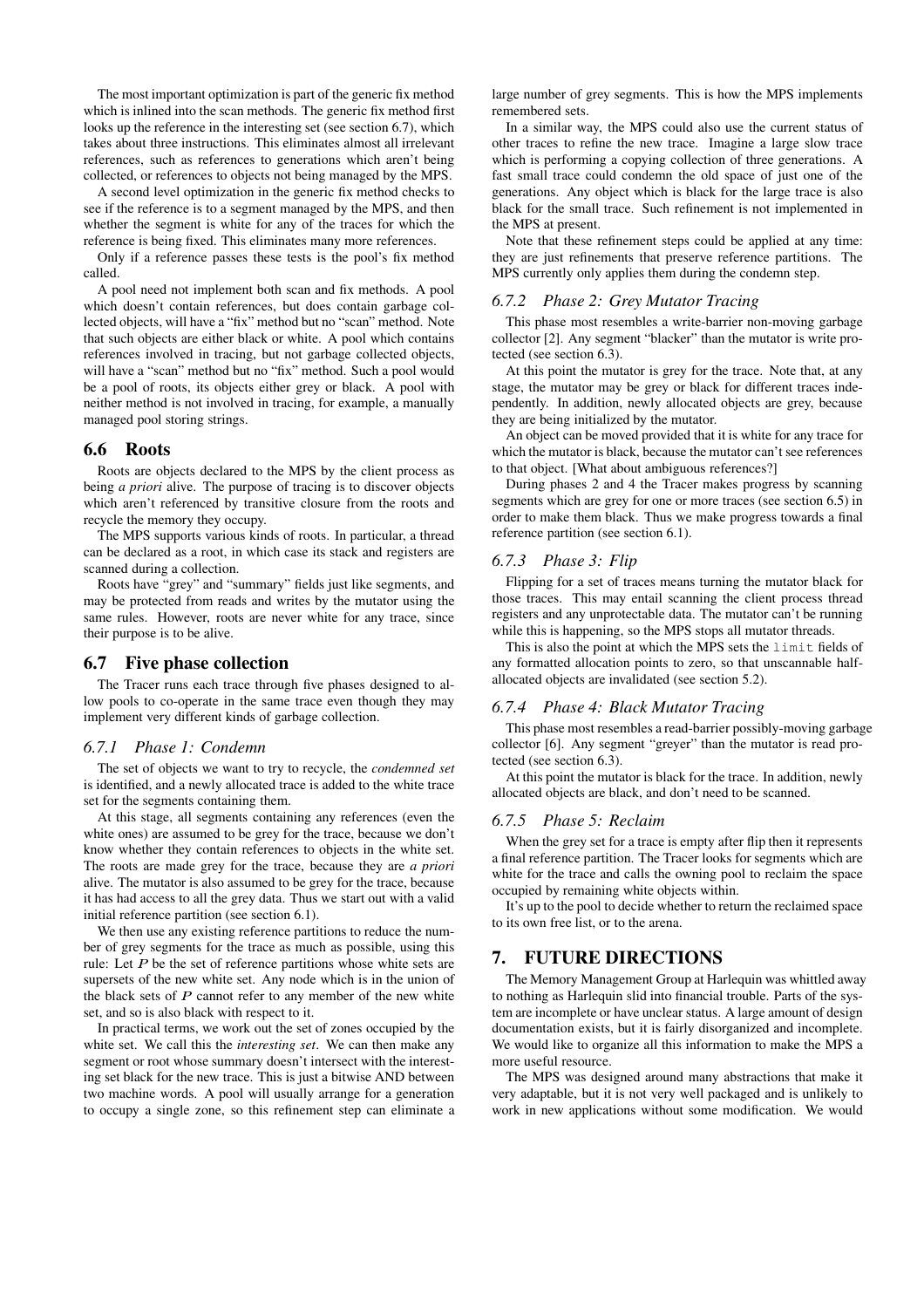like to improve the MPS to make it easier to apply without modification.

The MPS is currently commercially licensed to Global Graphics Software Limited for use in the Harlequin RIP®, and to Configura Sverige AB for use in their Configura® business system. We are seeking further licensees and consultancy.

# **8. AVAILABILITY**

The MPS project tree is available on the web at  $\langle h_{\text{t}}(t) \rangle$ www.ravenbrook.com/project/mps/>. It includes all of the non-confidential source code and design documentation. This is a mirror of the tree in Ravenbrook's configuration management repository, so it will continue to reflect the development of the MPS.

# **9. RELATED WORK**

The MPS resembles the Customisable Memory Management (CMM) framework for C++ [3] and shares some of its design goals. The MPS was not designed for C++, but as a memory manager for dynamic language run-time systems. In fact, it was specifically designed not to require C++.

The Memory Management Reference Bibliography contains all the papers that we collected during the project, and can be found on the web at <http://www.memorymanagement.org/bib/>.

# **10. CONCLUSIONS**

During our stay at Harlequin we were often frustrated by confidentiality. We were not able to reveal ideas and techniques which we believed were both innovative and useful. The MPS contains many such ideas – the results of hard work by many people (see 11). Now, at last, we can reveal almost all.

The MPS is a highly portable, robust, extensible, and flexible system for memory management, based on very powerful abstractions. It contains many more useful concepts and abstractions not covered in this paper.

We hope that the ideas, techniques, and code of the MPS will be useful. We also hope that companies will license the MPS or engage us to extend and develop it further.

# **11. ACKNOWLEDGEMENTS**

The authors would like to thank all the members of the Memory Management Group for their contributions to the design and implementation of the MPS.

The members of the Memory Management Group were:

| Name                  | <b>Period of membership</b> |
|-----------------------|-----------------------------|
| Nick Barnes           | 1995-08/1997-11             |
| Richard Brooksby      | 1994-02/1997-11             |
| Nick "Sheep" Dalton   | 1997-04/1998-07             |
| Lars Hansen           | 1998-06/1998-09             |
| David Jones           | 1994-10/1999-06             |
| Richard Kistruck      | 1998-02/1999-06             |
| Tony Mann             | 1998-02/2000-02             |
| <b>Gavin Matthews</b> | 1996-08/1998-11             |
| David Moore           | 1995-04/1996-04             |
| Pekka P. Pirinen      | 1997-06/2001-04             |
| Richard Tucker        | 1996-10/1999-09             |
| P. Tucker Withington  | 1994-02/1998-11             |

# **12. REFERENCES**

- [1] American National Standards Institute. *American National Standard for Information Systems: Programming Language C*, Dec. 1989.
- [2] A. W. Appel, J. R. Ellis, and K. Li. Real-time concurrent collection on stock multiprocessors. *ACM SIGPLAN Notices*, 23(7):11–20, 1988.
- [3] G. Attardi, T. Flagella, and P. Iglio. A customisable memory management framework for C++. *Software Practice and Experience*, 28(11):1143–1183, Nov. 1998.
- [4] N. Barnes. MPS Format Protocol. MPS Project Documentation, November 2001. http://www.ravenbrook.com/project/mps/ master/mmdoc/protocol/mps/format/.
- [5] J. F. Bartlett. Mostly-Copying garbage collection picks up generations and C++. Technical note, DEC Western Research Laboratory, Palo Alto, CA, Oct. 1989. Sources available in ftp://gatekeeper.dec.com/pub/DEC/CCgc.
- [6] H.-J. Boehm, A. J. Demers, and S. Shenker. Mostly parallel garbage collection. *ACM SIGPLAN Notices*, 26(6):157–164, 1991.
- [7] H.-J. Boehm and M. Weiser. Garbage collection in an uncooperative environment. *Software Practice and Experience*, 18(9):807–820, 1988.
- [8] R. Brooksby. MM/EP-Core Requirements. MPS Project Documentation (Confidential), November 1995.
- [9] R. Brooksby. Allocation Buffers and Allocation Points. MPS Project Documentation, September 1996. http://www.ravenbrook.com/project/mps/ master/mminfo/design/mps/buffer/.
- [10] R. Brooksby. Dylan Requirements. MPS Project Documentation, October 1996. http://www.ravenbrook.com/project/mps/ master/mminfo/req/dylan/.
- [11] R. Brooksby. The architecture of the MPS. MPS Project Documentation, January 1997. http://www.ravenbrook.com/project/mps/ master/mminfo/design/mps/arch/.
- [12] CMMI Product Development Team. CMMI<sup>SM</sup> for Systems Engineering/Software Engineering, Version 1.02 (CMMI-SE/SW, V1.02) (Staged Representation). Technical report, Software Engineering Institute, 2000.
- [13] E. W. Dijkstra, L. Lamport, A. J. Martin, C. S. Scholten, and E. F. M. Steffens. On-the-fly garbage collection: An exercise in cooperation. In *Lecture Notes in Computer Science, No. 46*. Springer-Verlag, New York, 1976.
- [14] R. K. Dybyig, C. Bruggeman, and D. Eby. Guardians in a generation-based garbage collector. In *Proceedings of SIGPLAN'93 Conference on Programming Languages Design and Implementation*, volume 28(6) of *ACM SIGPLAN Notices*, pages 207–216, Albuquerque, NM, June 1993. ACM Press.
- [15] T. Gilb and D. Graham. *Software Inspection*. Addison-Wesley, 1995.
- [16] H. Goguen, R. Brooksby, and R. M. Burstall. Memory management: An abstract formulation of incremental tracing. In *Types for Proofs and Programs, International Workshop TYPES'99*, pages 148–161. Springer, 2000.
- [17] B. Hayes. Finalization of the collector interface. In Y. Bekkers and J. Cohen, editors, *Proceedings of International Workshop on Memory Management*, volume 637 of *Lecture Notes in Computer Science*, Stanford